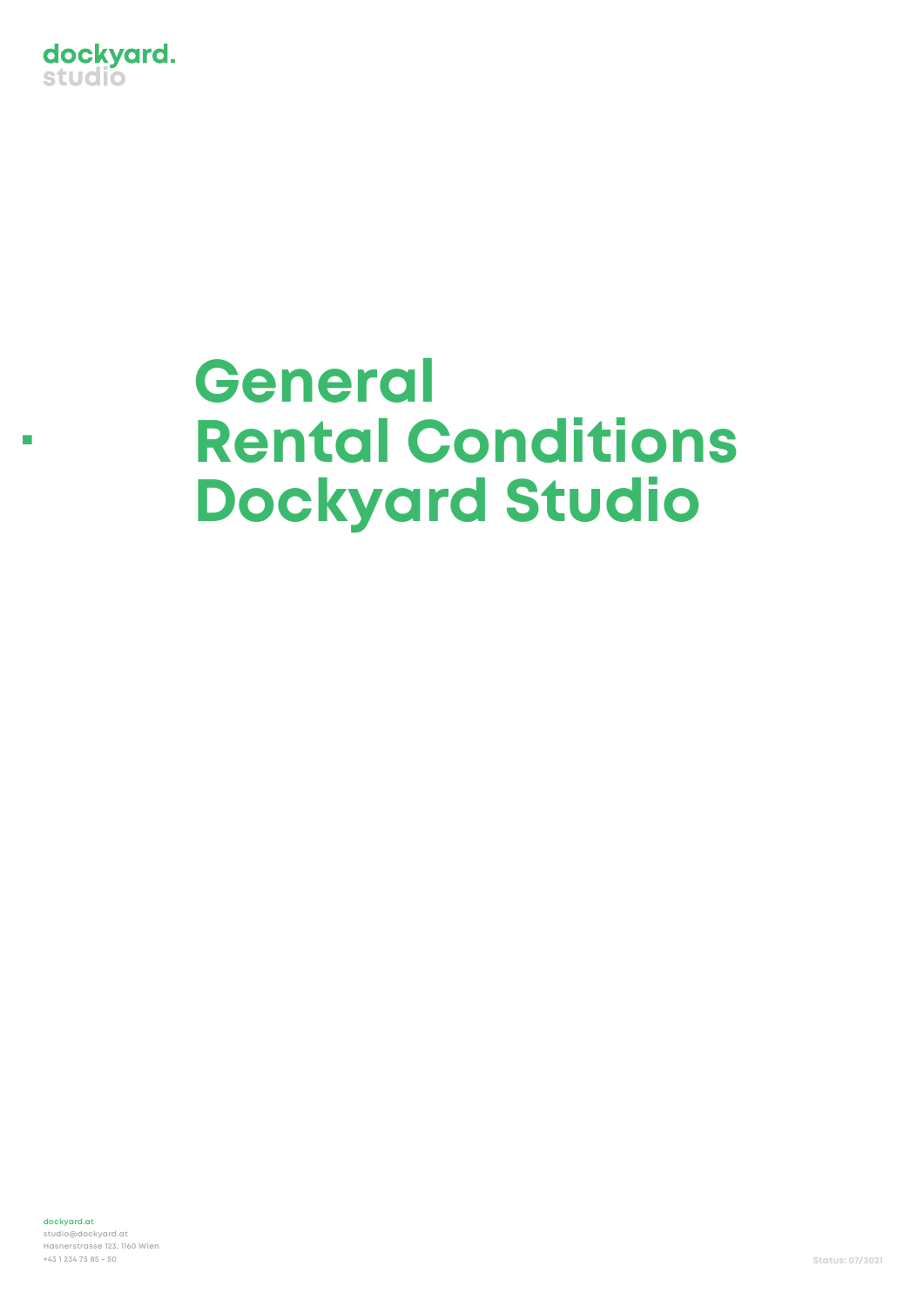

With the acceptance of the offer, the rental conditions listed below are considered accepted.

### **Rental prices**

The prices listed are net prices. On Saturdays, Sundays and public holidays there is a surcharge of 30% on all services in kind (equipment, studio rental, paint), and 100% on all personnel and services (supervision, set personnel, painting, cleaning).

## **Shooting Day**

The studio rent for a shooting day is 485€ incl. final cleaning for a rental period of max. 10 hours. In the event of excessive use, 65€ per hour will be charged for the 11th and 12th hour or part thereof, and 120€ per hour from the 13th hour or part thereof. Half-day rental or rental by the hour is not offered.

The core hours extend from 08:00 to 18:00. A handover or return of the studio outside the core hours will be charged with 50€ each.

In any case, a shooting day can only be booked with one of the support packages listed below.

# **Setup Day**

**.**

A setup day is defined by the fact that it is used exclusively for preparation (deliveries, scenery construction, technical pre-construction, etc.), but not for filming. Cleaning is not included in the rental price, but can be arranged for 65€ if required.

The studio rent for a setup day is 285€ for a rental period of max. 8 hours. In the event of running overtime, 65€ per hour will be charged for the 9th and 10th hour, and 120€ per hour from the 11th hour. Half-day rental or rental by the hour is not offered.

The core hours extend from 10:00 to 18:00. A handover or return of the studio outside the core hours will be charged with 50€ each.

In any case, a setup day can only be booked in addition to one of the support packages listed below.

## **Studiosupport**

The studio can only be booked in any case (shooting day and setup day) plus one of the three support packages. A combination of different packages is possible (e.g. setup day: Studio Support Plus, shooting day: Studio Support Basic).

#### **Studiobetreuung Basic**

included: Handover of the studio (shooting day: from 08:00, set-up day: from 10:00), handover of the equipment, short training, telephone availability during the shoot/set-up, return (until 18:00), condition check.

time expenditure: max. 1h price shooting day: 55€ price set-up day: 55€ if the time is exceeded, Studio Support Plus will be charged.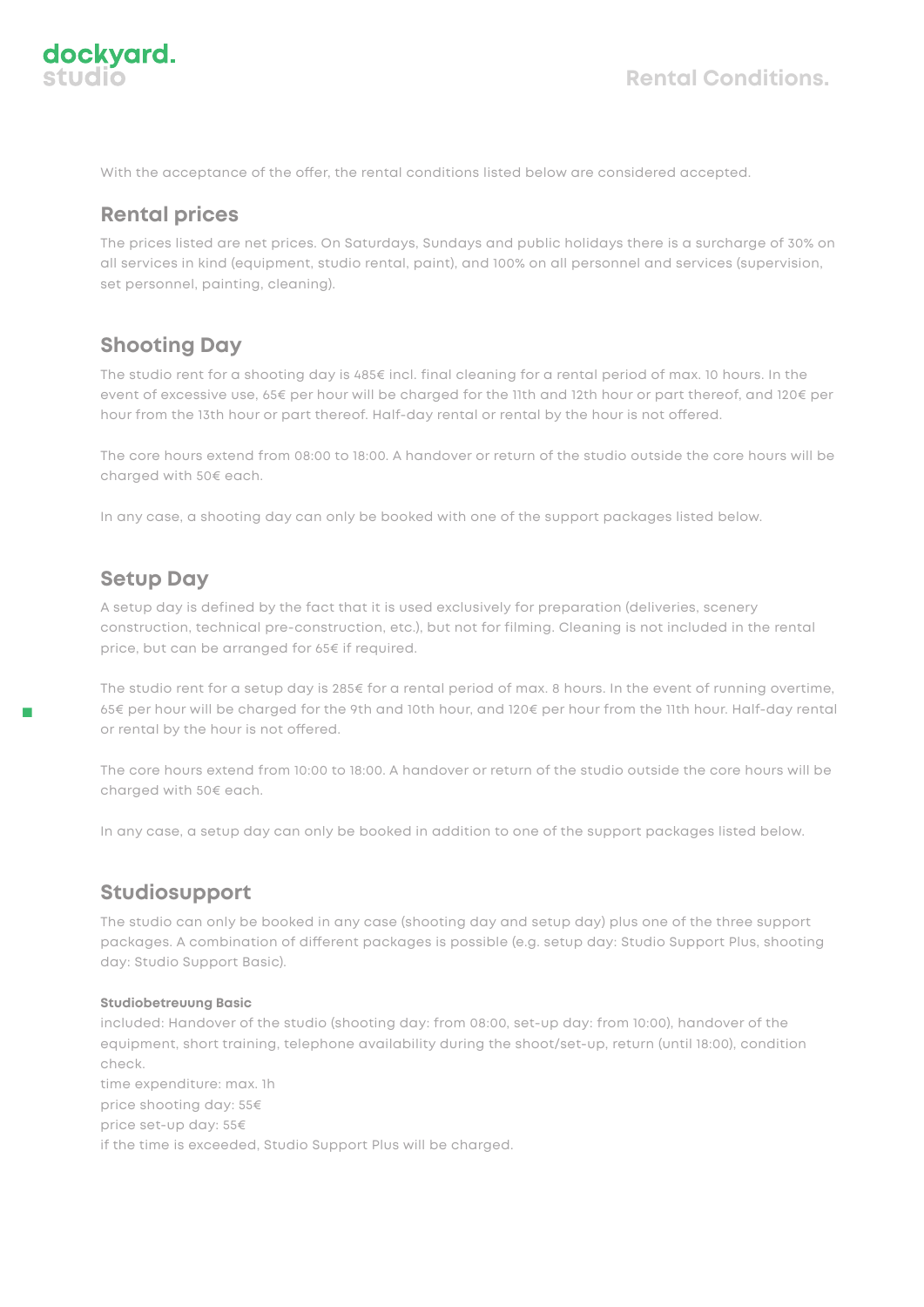

#### **Studiosupport Plus**

included: Studio support Basic, help with setup and dismantling, technical advice and support. time required: max. 3h price shooting day: 150€ price setup day: 150€ if the time is exceeded, studio support Advanced will be charged.

#### **Studiosupport Advanced**

included: Studio support basic, supporting lighting work during shooting/set-up time. price shooting day (max. 10h): 385€ price set-up day (max. 8h): 310€. if the time is exceeded, there will be surcharges according to the legal overtime regulations.

# **Equipment**

The studio is equipped with a basic set of lighting and grip material. The use of the equipment is not included in the rental price. Information on inventory and prices can be viewed on the website: www.dockyard.at/studio.

Furthermore, additional equipment can be provided upon request. In this case, in addition to the rental price, an expense-related equipment lump sum (min 50€) will be charged.

The stated rental price includes an equipment insurance, in case of damage the renter is liable with a deductible of max. 1000€.

# **Electricity**

Electricity is charged according to consumption at 0,45/kWh.

# **Option, booking, cancellation**

The desired shooting date can be optioned free of charge for a period of max. 5 working days. If there is no binding booking (written informal) in this period, the option expires. Alternatively, the option can be extended for a fee of 50€/week.

Cancellation of a binding booking up to 48h before use will incur a cancellation fee of 150€. If the cancellation is made after 48 hours before the booking, 50% of the total amount of the offer will be charged, after 24 hours 100% of the total amount of the offer will be charged. This applies equally to cancellations and postponements.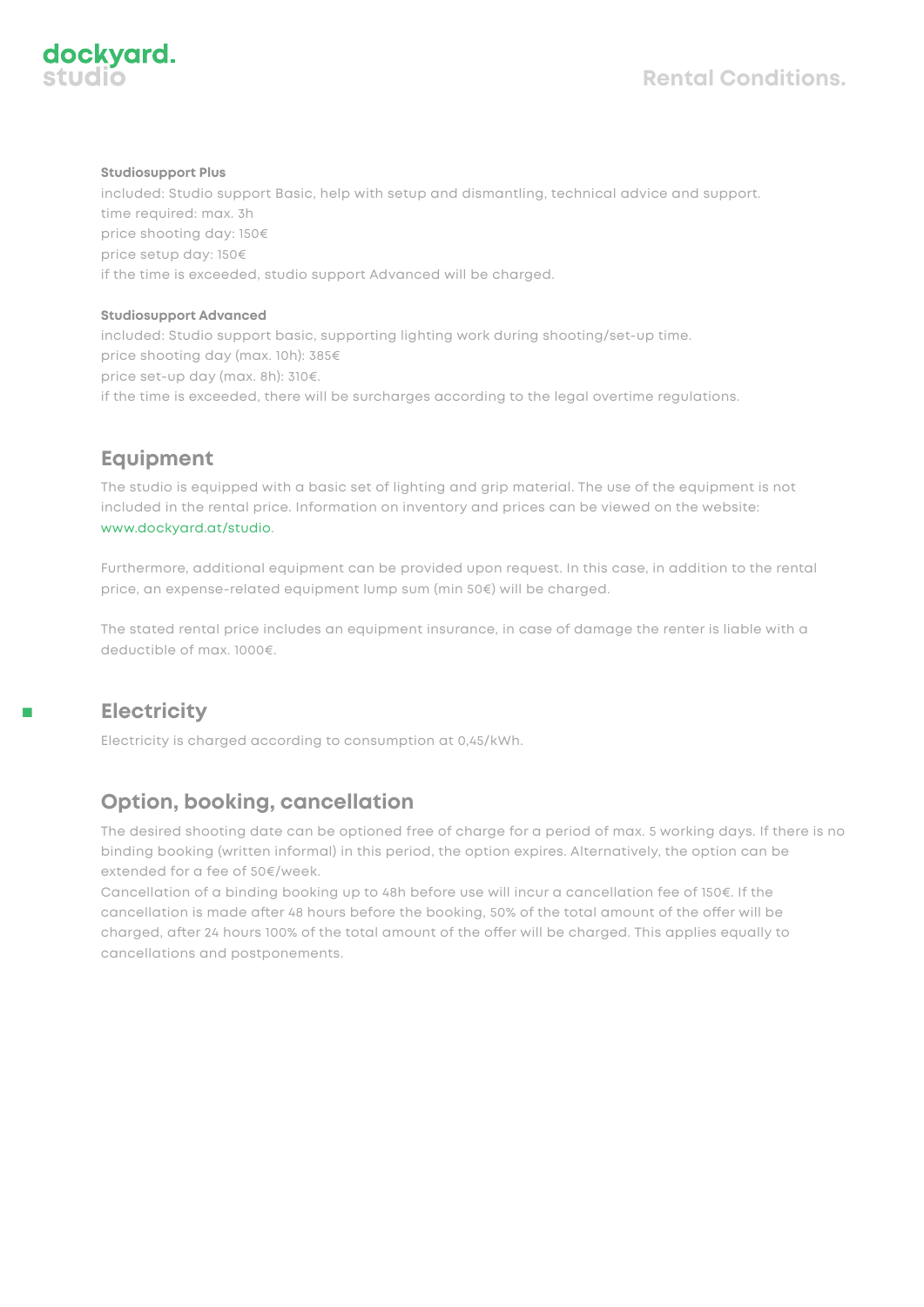## **General Rental Conditions Dockyard Studio - Breakdown**

all prices are net; Saturday, Sunday and holiday surcharge: 30% on in-kind services, 100% on personnel and services

#### **Hardfacts Shooting Day**

- base price: 485€ (incl. final cleaning)
- rental period: max. 10h
- started 11th and 12th hour: 65€ /h
- from the started 13th hour: 120€ /h
- no half day rent or hourly rent
- only bookable plus a care package
- core hours: 08:00 18:00
- transfer/return outside of core hours: 50€

#### **Hardfacts Setup Day**

- use exclusively for preparation
- basic price: 285€ (cleaning not included)
- rental period: max. 8h
- started 9th and 10th hour: 65€ /h
- from the started 11th hour: 120€ /h
- no half day rent or hourly rent
- only bookable plus a care package
- core hours: 10:00 18:00
- transfer/return outside of core hours: 50€

## **Studio Support**

The studio can only be booked in any case (shooting day and set-up day) plus one of the three support packages.

#### **Studio Support Basic**

handover (DT from 08:00, AT from 10:00)

- handing out of the equipment
- short training

**.**

- availability by phone during the shoot/setup
- return (until 18:00)
- condition check
- time expenditure: max. 1h
- price shooting day: 55€
- price setup day: 55€
- if time is exceeded
- Studio Support Plus will be charged

#### **Studio Support Plus**

- Studio Support Basic extended by:
- help with setup and disassembly
- technical consulting/support
- time needed: max. 3h
- price shooting day: 150€
- price setup day: 150€
- if time is exceeded, Studio Support Advanced will be charged

#### **Studio Support Advanced**

Studio Support Basic extended by:

- supporting lighting activity during shooting/setup time
- price shooting day (max. 10h): 385€
- price setup day (max. 8h): 310€

• in case of exceeding the time limit there will be surcharges according to the legal overtime regulations

#### **Equipment**

- basic stock of light and grip material available, use of equipment not included in rental price
- stock and prices on the website: www.dockyard.at/studio
- additional equipment on request (plus expenditure-related equipment lump sum of min 50€)
- rental price includes equipment insurance, in case of damage deductible of max. 1000€

**Electricity:** Electricity is charged according to consumption at 0,45/kWh.

#### **Option and Booking**

- free option possible for max. 5 working days
- without binding booking (written, informal) option expires after 5 working days
- extension of the option: 50€ / week

#### **Cancellation and postponement**

- in case of cancellation of a binding booking
- up to 48h before use: 150€
- $\cdot$  after 48h before use: 50% of the offer amount
- after 24h before use: 100% of the offer amount



dockyard.